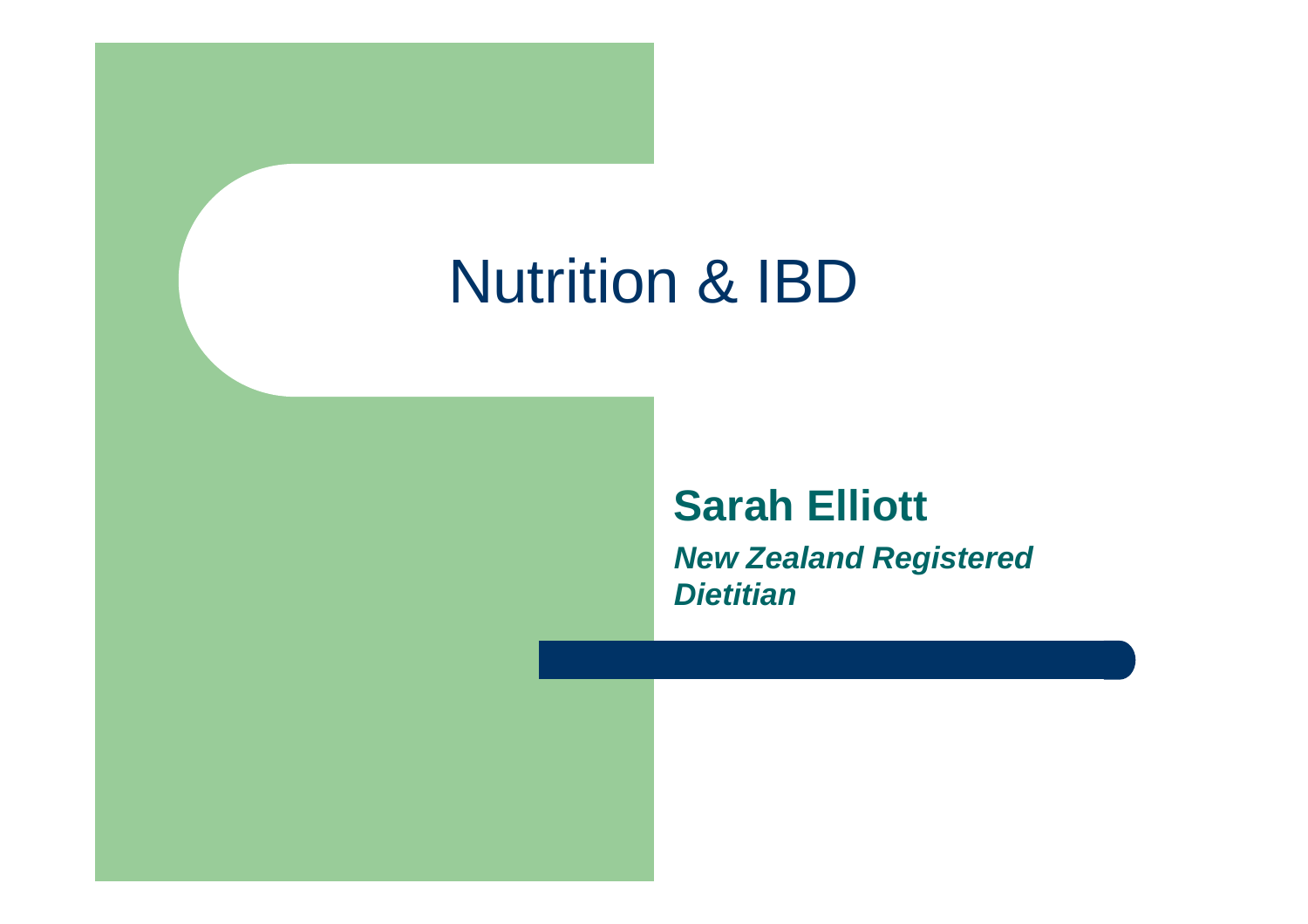# **Why is nutrition important?**

- Increased needs
- **Increased losses** (e.g. diarrhoea)
- Decreased absorption



**• Decreased intake** (e.g. diet restriction, nausea)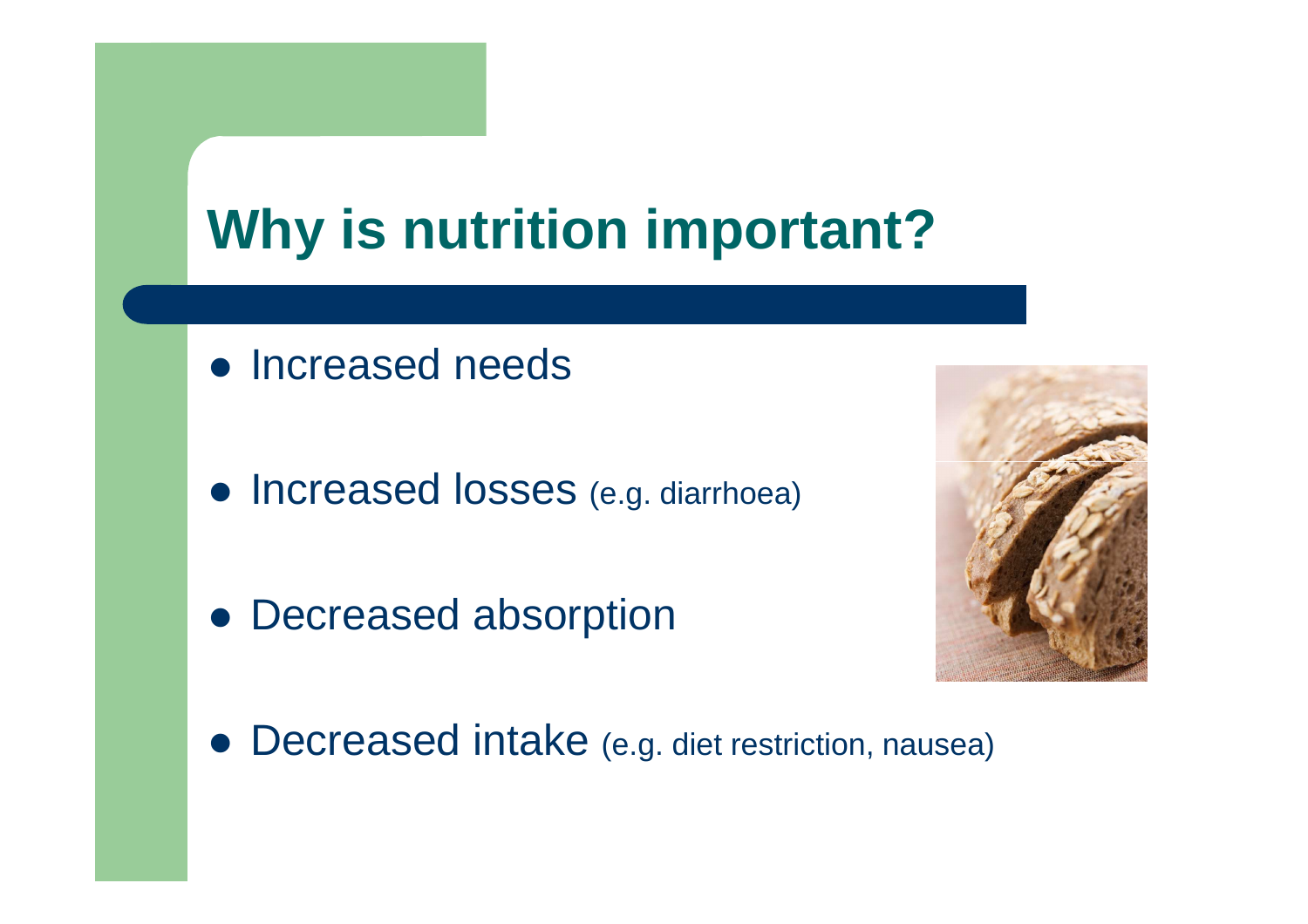

#### **Why is nutrition important?**

- **Prevents weight loss and regains lost weight**
- Faster gut repair
- **Stronger body for surgery or recovery**
- Helps you cope with therapy and get full benefits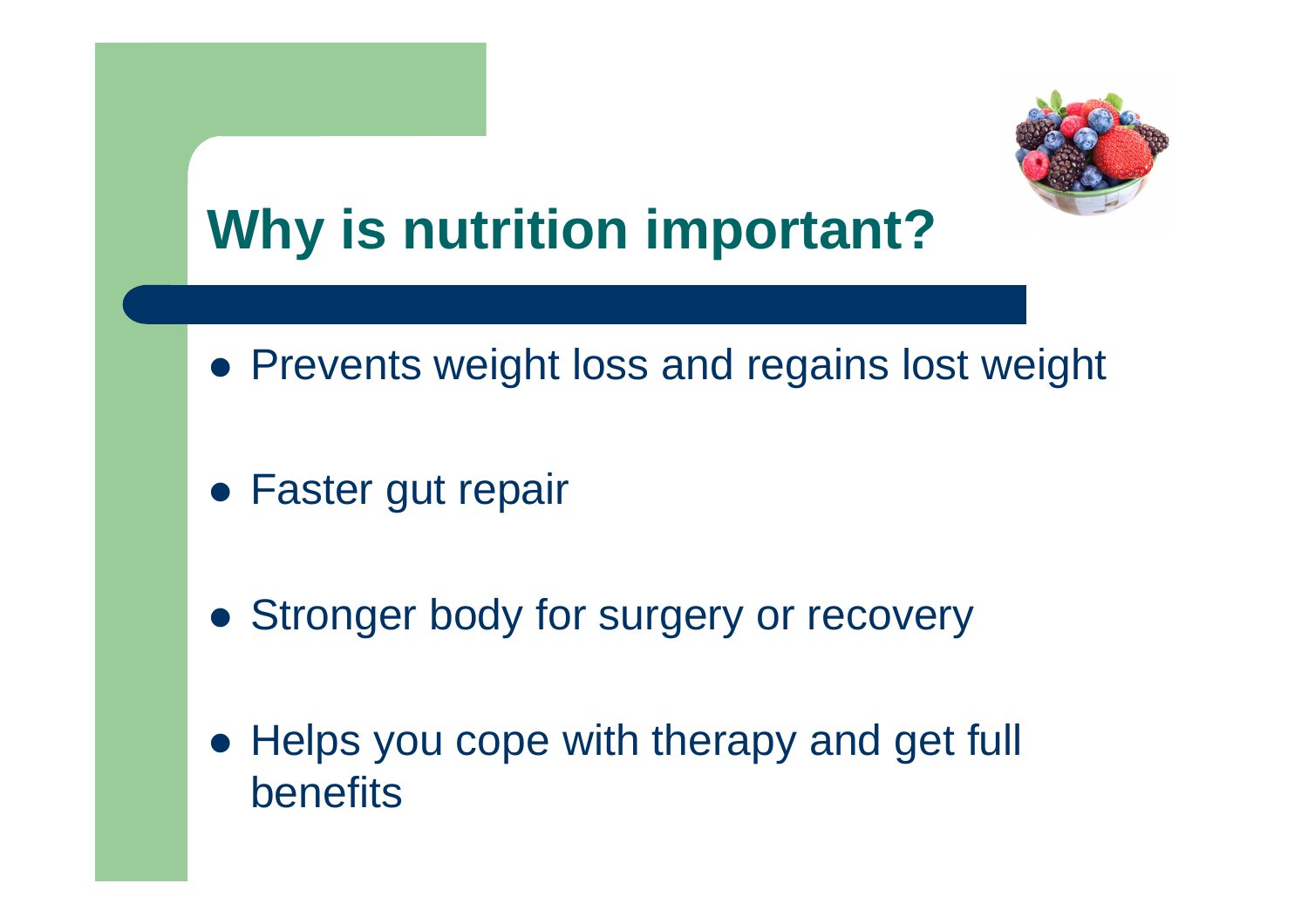# **Active vs. Remission**

- Active (exacerbation): inflammation and symptoms
- Remission (no symptoms): inflammation controlled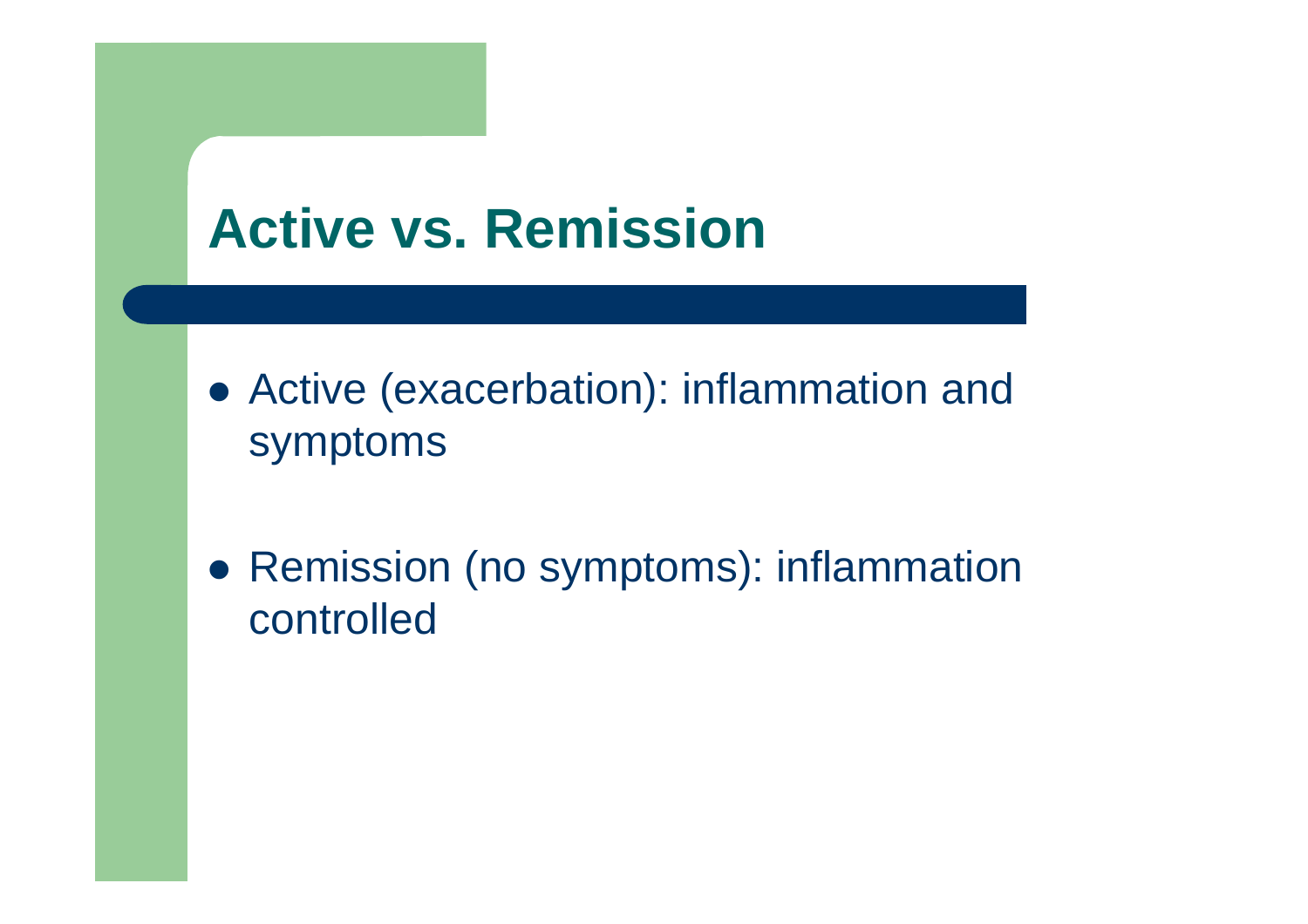## **Active vs. Remission**

#### ● Active

- Reduce fibre temporarily:
	- $\bullet$  (low residue  $\rightarrow$  low fibre)
- May need a nutritional supplement (e.g. Fortisip).
- Often need to also reduce foods which move through body quickly e.g. lactose, caffeine, peppermint, prunes, kiwifruit.
- Eat small frequent meals/snacks.
- Drink at least 6-8 glass fluid/day.
- Relax, eat slowly and chew.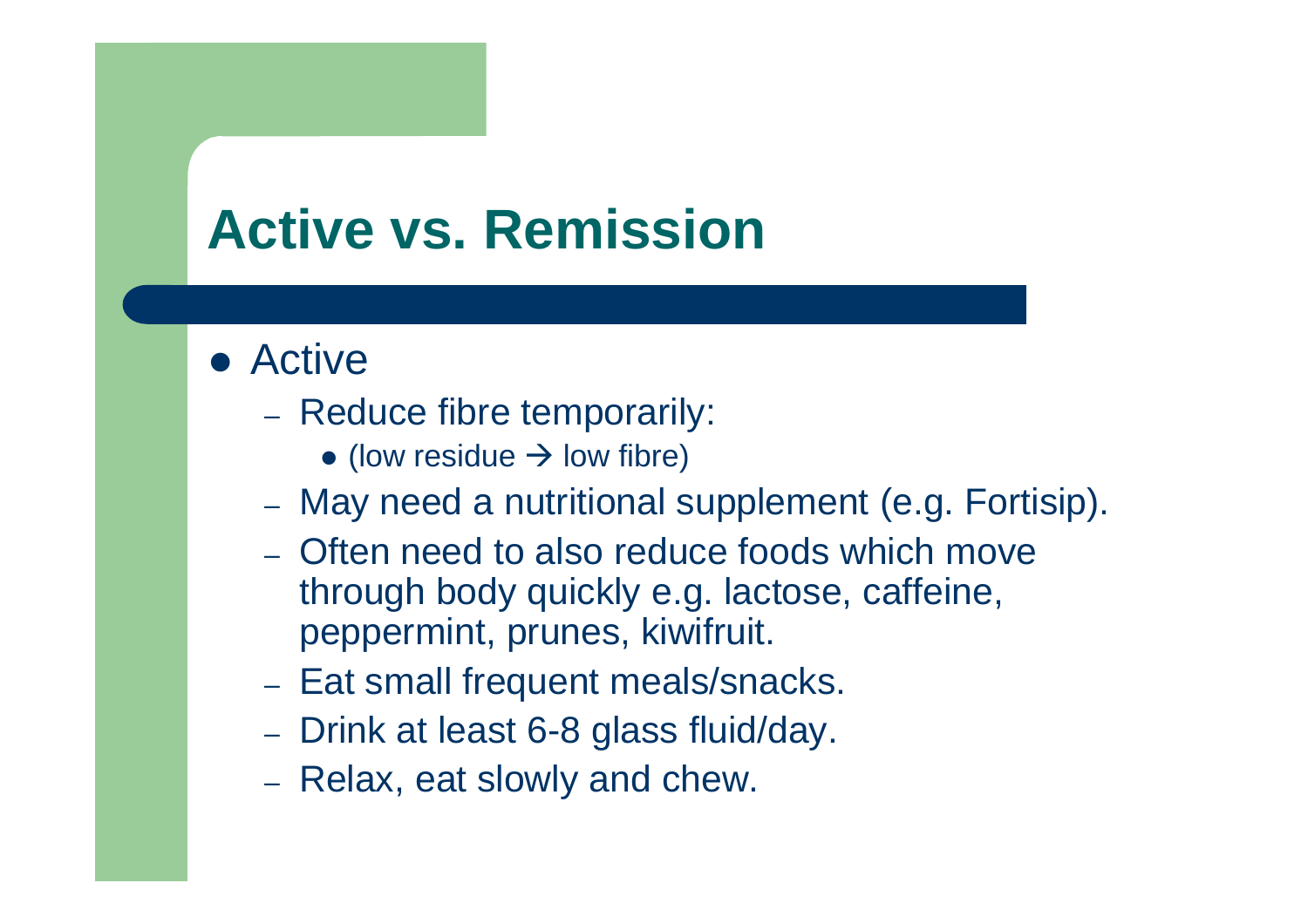#### **Active vs. Remission**

#### ● Remission

- As symptoms improve gradually introduce fibre back into diet.
- Avoid restrictions when well.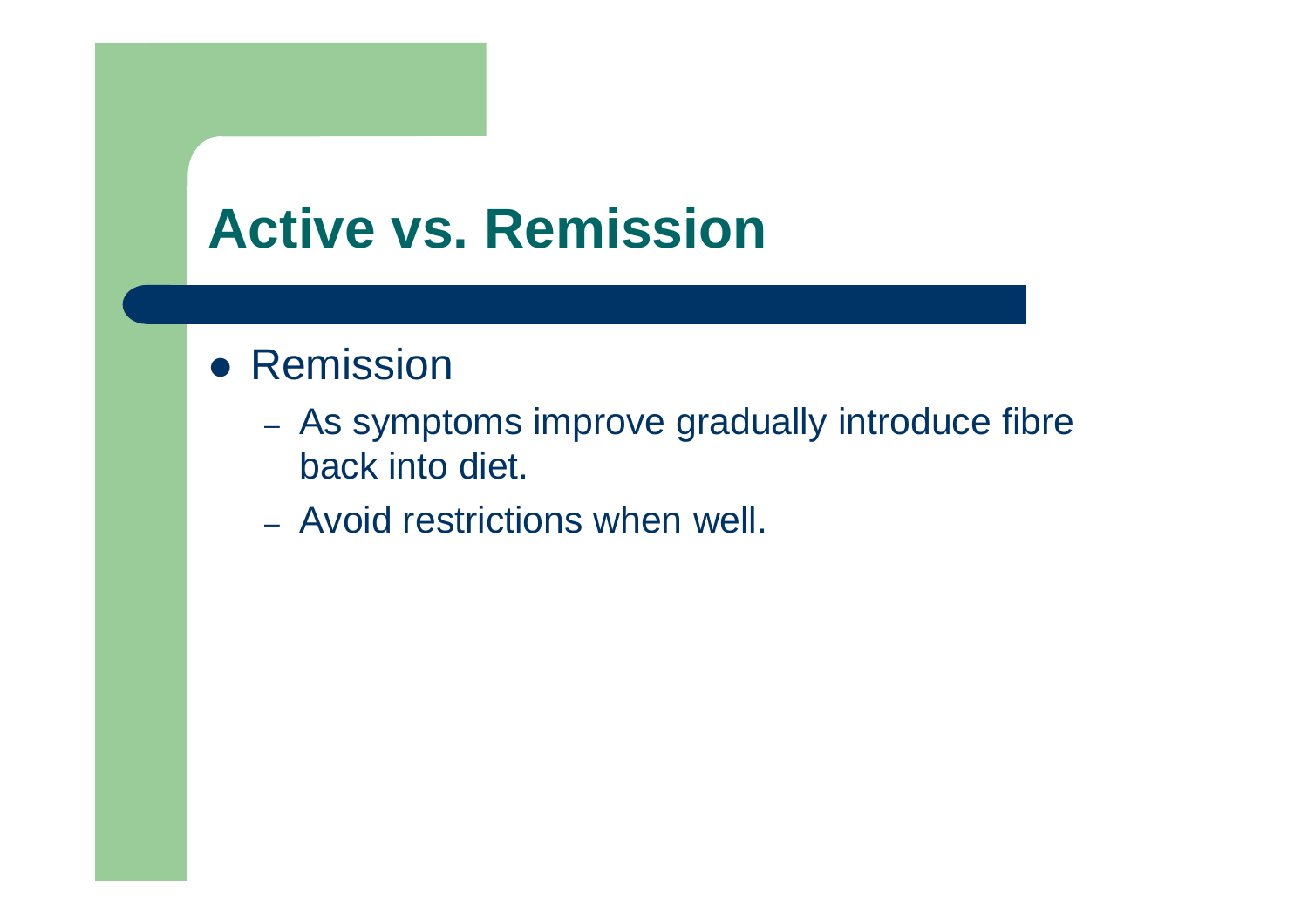#### **Fibre**

#### Acute flare

- **Low residue diet e.g.** 
	- White/refined breads and cereals
	- Skinless potato
	- Diluted/strained juice
	- Tender meat/chicken/fish
	- Egg
	- Fats to tolerance
	- ?Dairy products

#### As symptoms improve

- Move to low fibre diet
- Progress to modified fibre diet
- Initially introduce soluble fibre

#### Remission

• No restrictions (unless aggravate symptoms)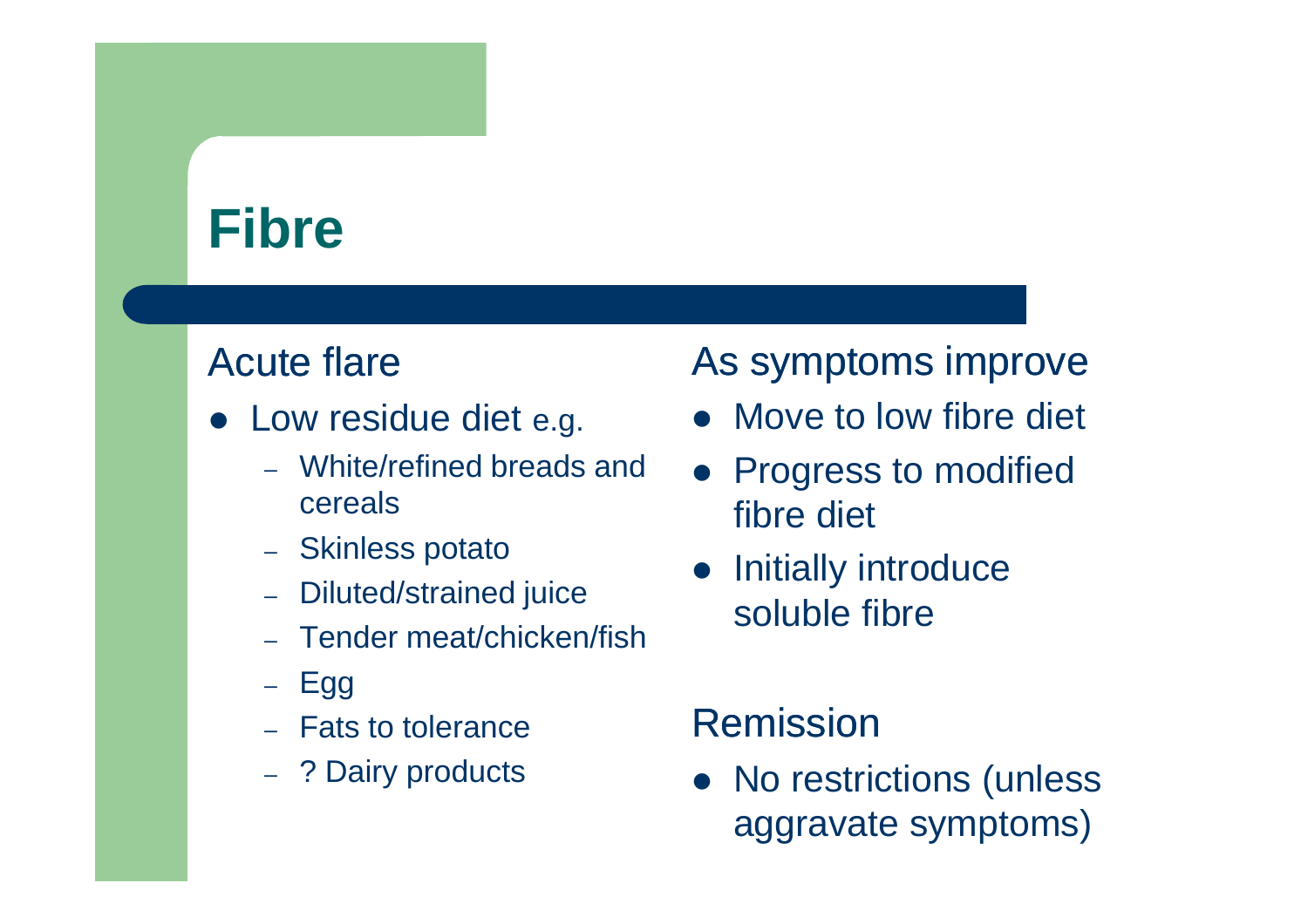#### **To consider….**

- $\checkmark$  Protein important – meat, chicken, fish, dairy, tofu, legumes, nuts/seeds
- $\checkmark$ Omega 3 - oily fish, canola, walnuts, flaxseed
- $\checkmark$  Micronutrients can be at risk e.g. iron, calcium, fat soluble vitamins, B12, folate
- $\checkmark$ Medications can interact with nutrients
- $\checkmark$ ? Probiotics

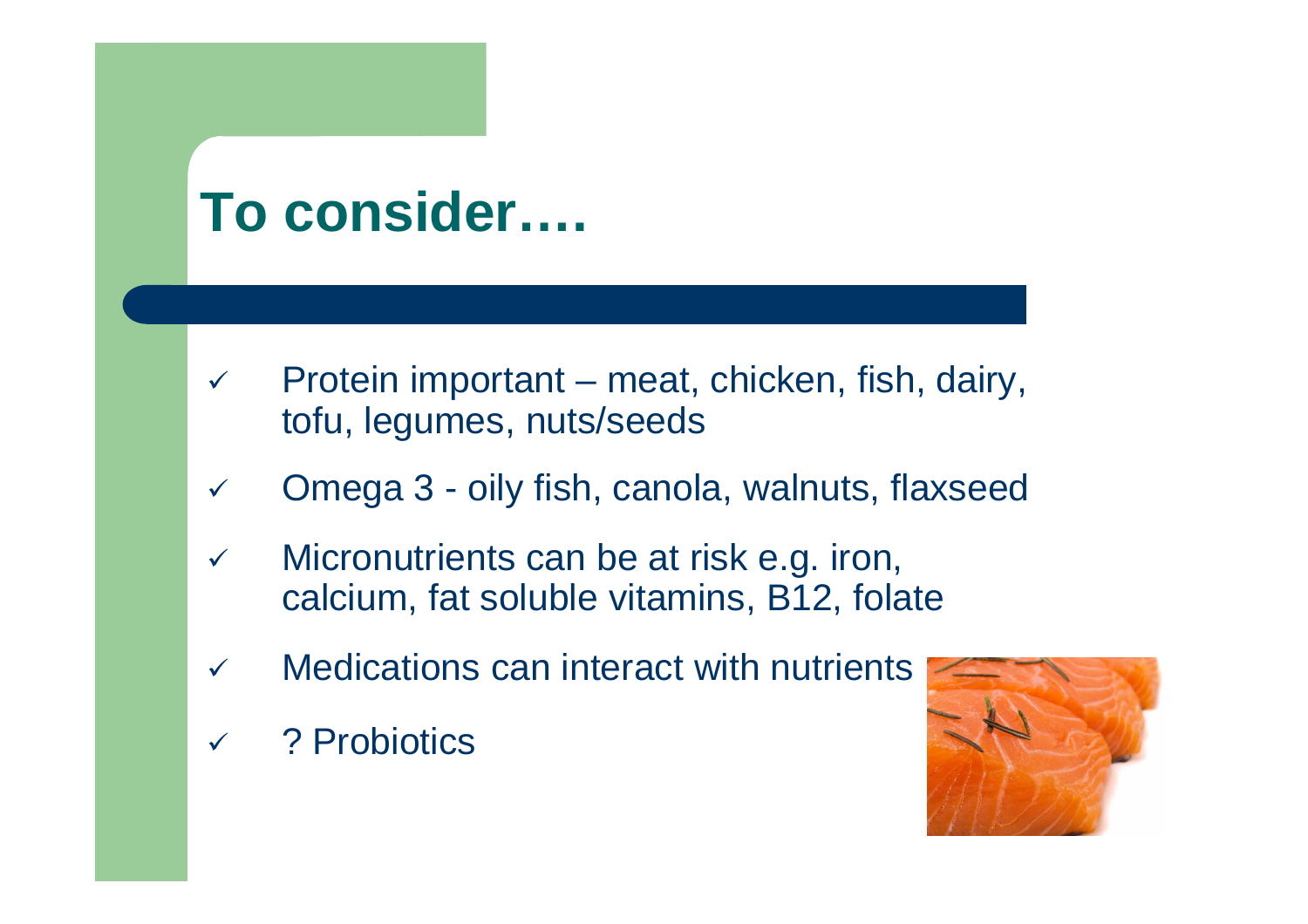#### **Elemental/polymetric diet**

- Research into effectiveness vs. steriods with active Crohn's to bring remission.
- Elemental and polymetric diets similar outcome. Polymetric tastes much better!
- These liquid diets show similar effectiveness in treatment as steriods.
- Not as effective as combination drug treatments.
- More appropriate for children.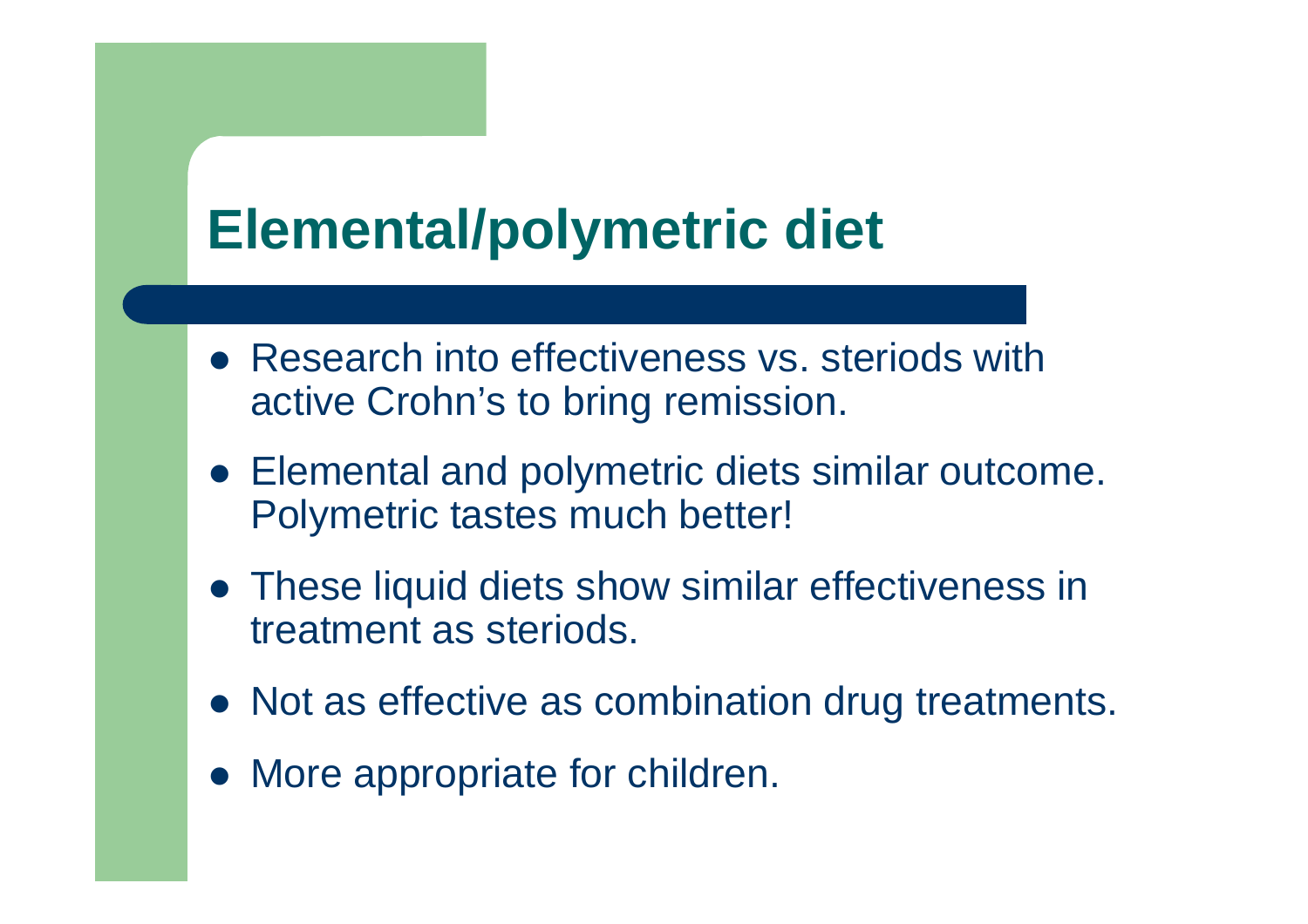#### **IBD & IBS**

- Often those with IBD have symptoms of irritable bowel syndrome (IBS).
- If IBD is controlled (e.g. inflammation, complications) and still experiencing symptoms, consider dietary options for IBS.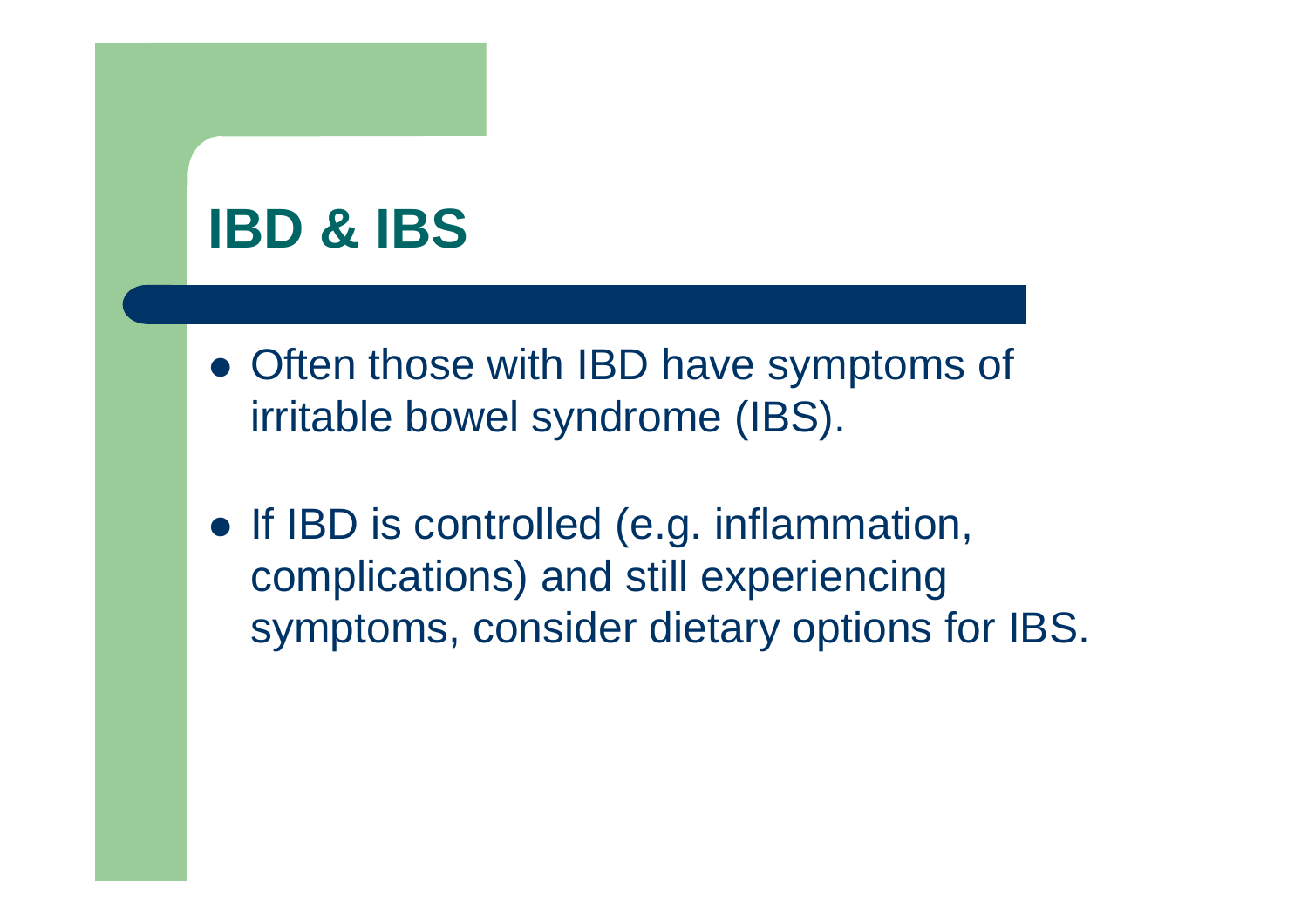# **What is IBS?**

- A common disorder affecting 1 in 7 adults.
- Characterised by gastrointestinal symptoms in the absence of other gastrointestinal disorders.
- In some with IBD, IBS-like symptoms can occur at the same time.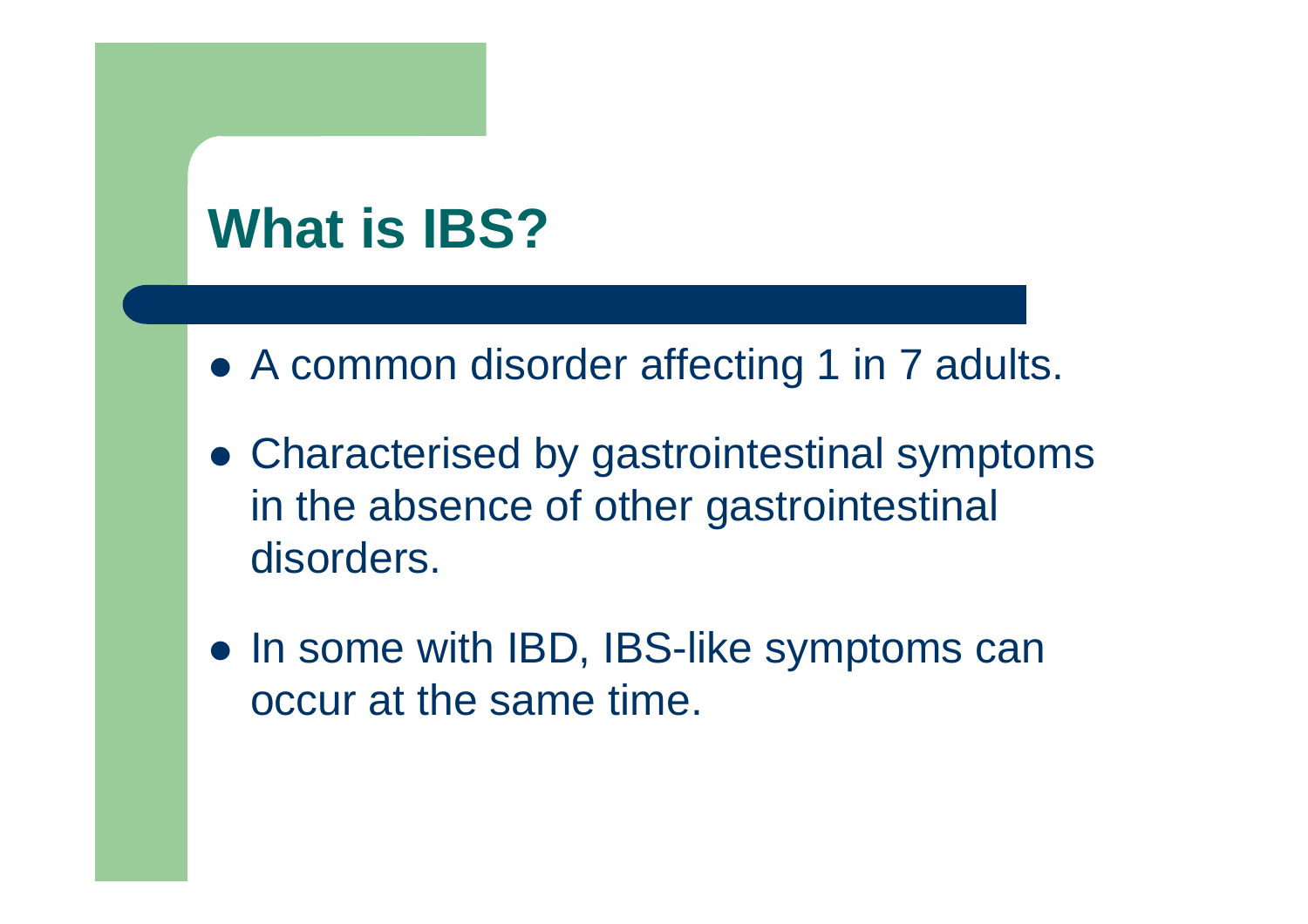## **What is IBS?**

#### Symptoms:

- Lower abdo pain
- Bloating
- Wind
- Distention
- Altered bowels (diarrhoea and/or constipation)
- **Similar to symptoms of IBD**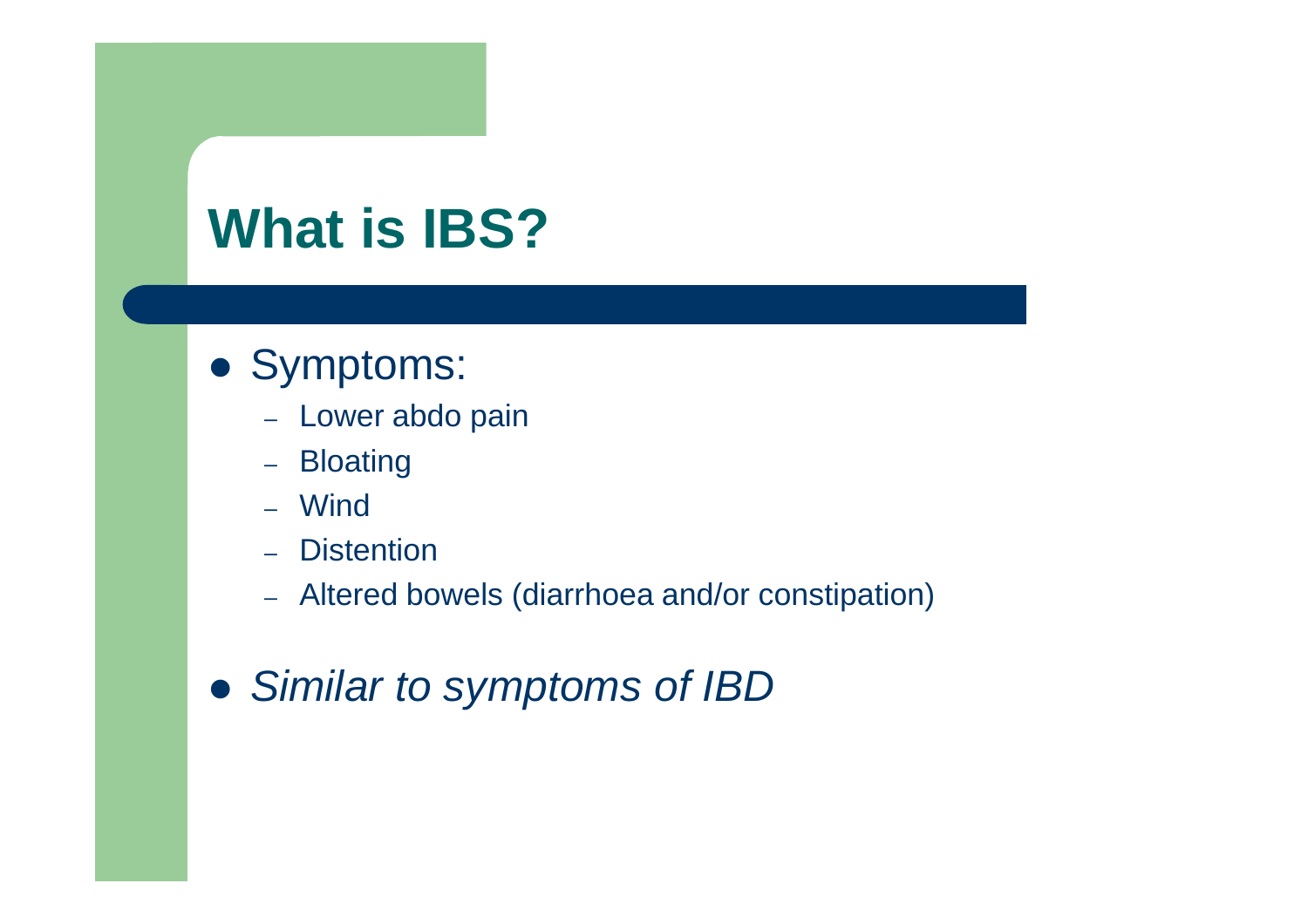# **IBS General Advice**

- Portion size.
- $\bullet$ Regular meals/snacks.
- $\bullet$  Consider if fatty/spicy foods and caffeine are causing symptoms.
- Soluble fibre vs. insoluble fibre.
- Excess air? (eating fast, chewing gum, lose dentures, talking while eating….)
- $\bullet$  Adequate:
	- Fibre
	- Fluid
	- Activity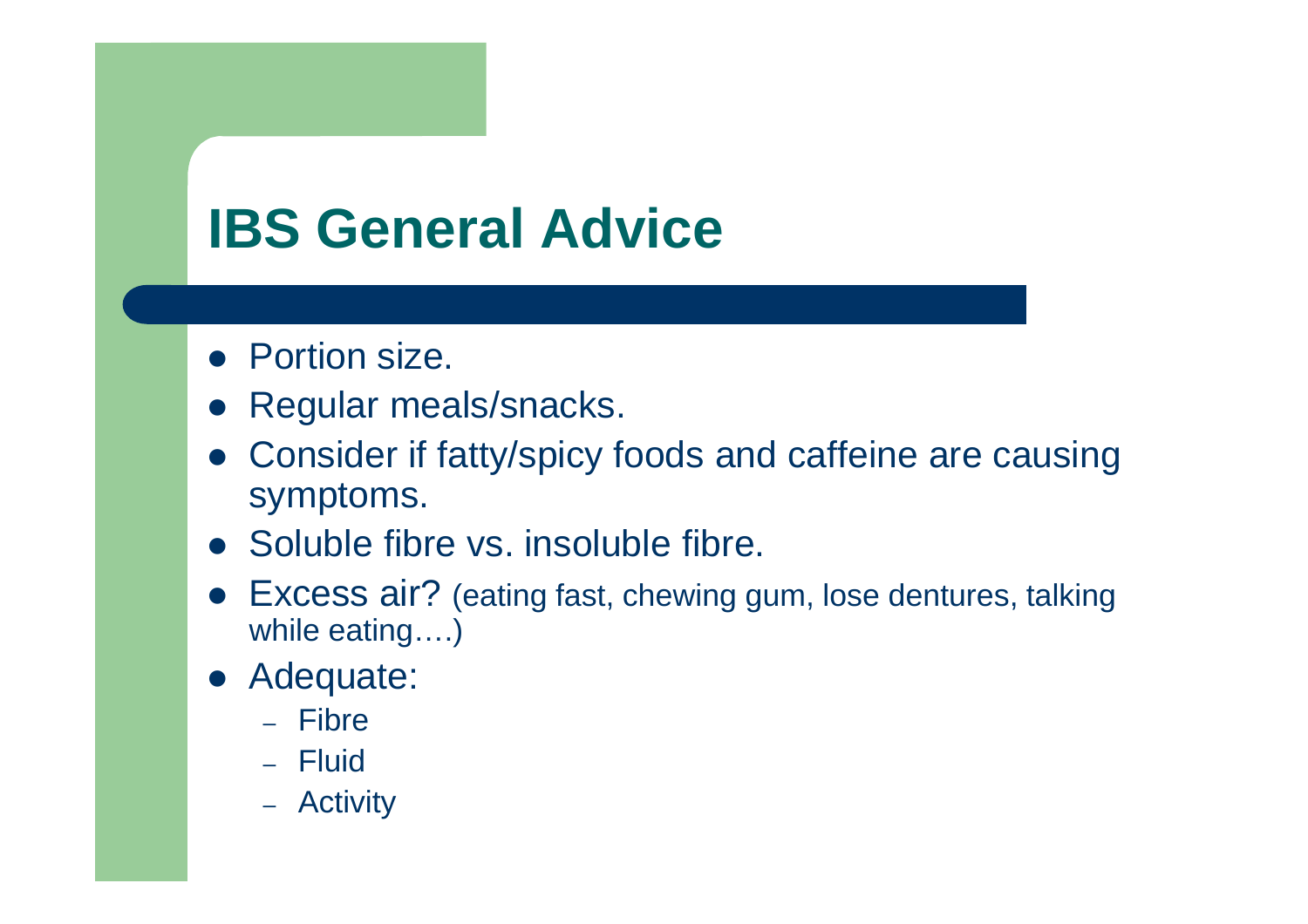#### **FODMAPs**

**New area of nutrition; currently being researched**

*Poorly absorbed, short-chain carbohydrates*

**F**ermentable **O**ligo-saccharides **D**i-saccharides **M**ono-saccharides **A**nd **P**olyols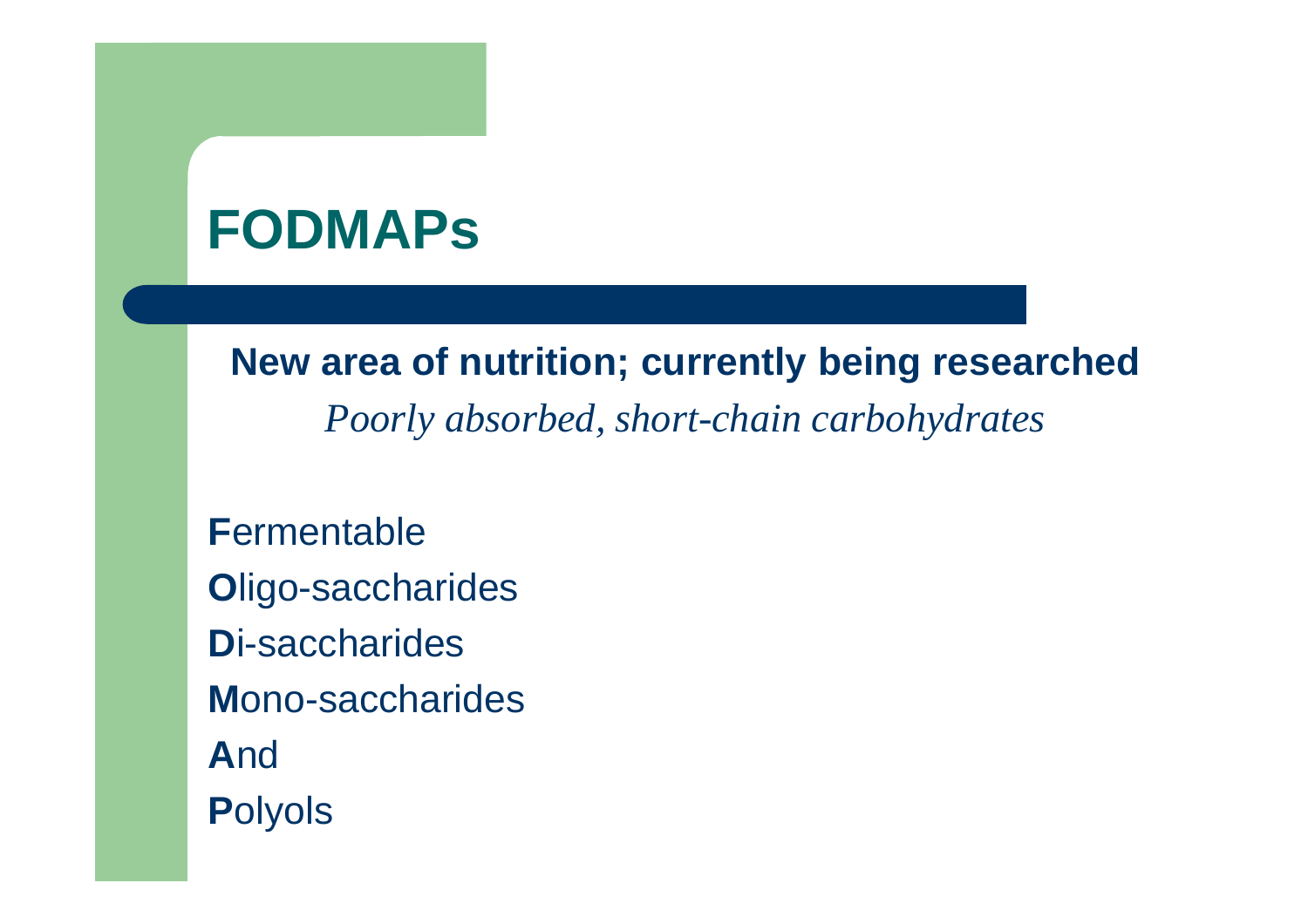#### **FODMAPs**

- **Fructose** (e.g. apple, pear, honey, juice)
- **Fructans** (e.g. wheat, rye, onion, asparagus)
- Lactose (milk and milk products) $\Box$
- Polyols (some artificial sweeteners, fruit & vege) $\Box$
- Galactans ('windy' vegetables, legumes) $\mathbf{L}$

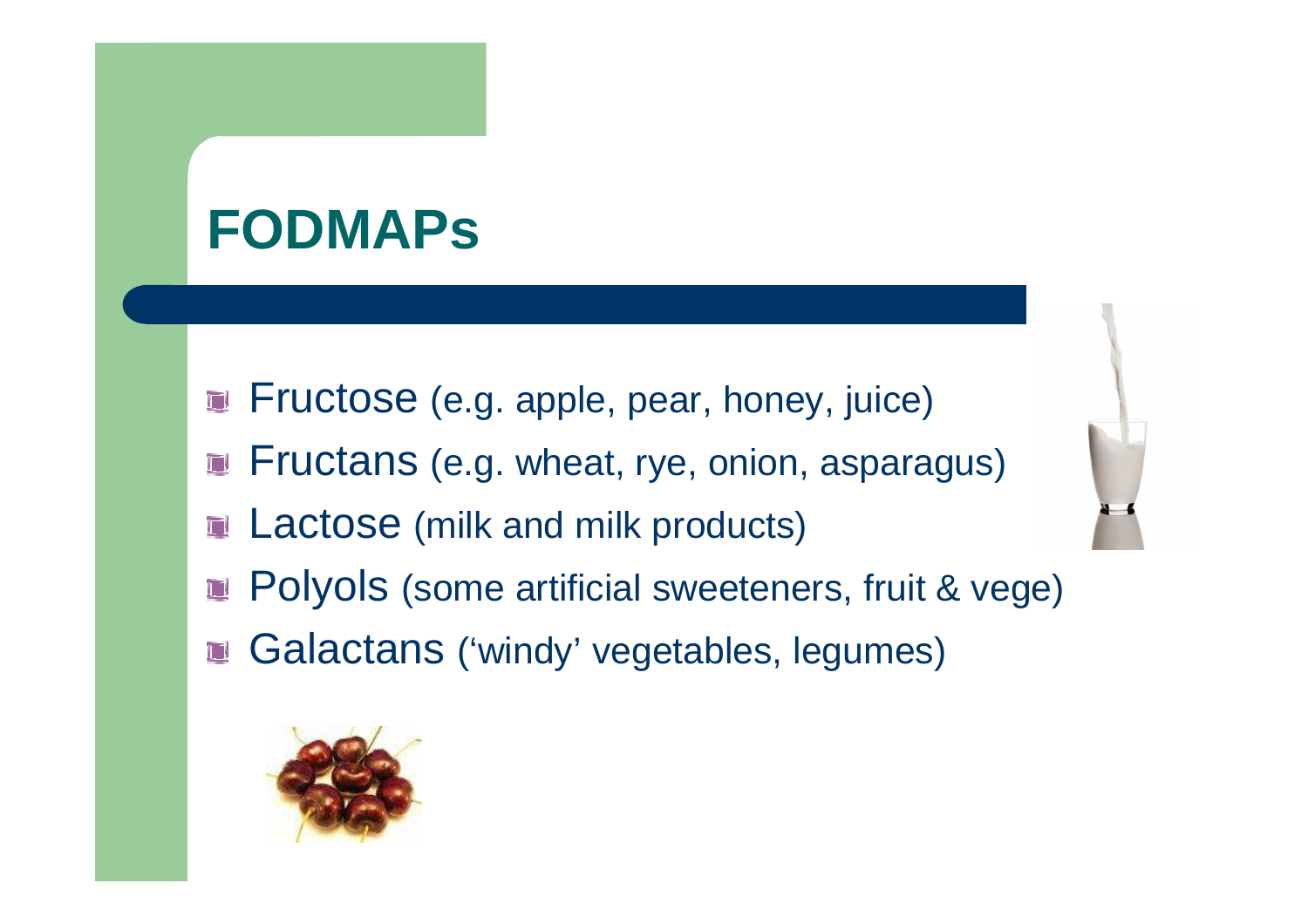#### **FODMAPs**

#### Fructose Malabsorption (FM)

- $\blacktriangleright$  Term given for those who incompletely absorb fructose leading to GI symptoms.
- $\blacktriangleright$  30-40% of the population malabsorb excess fructose.
- $\blacktriangleright$ Unsure why, research is underway.

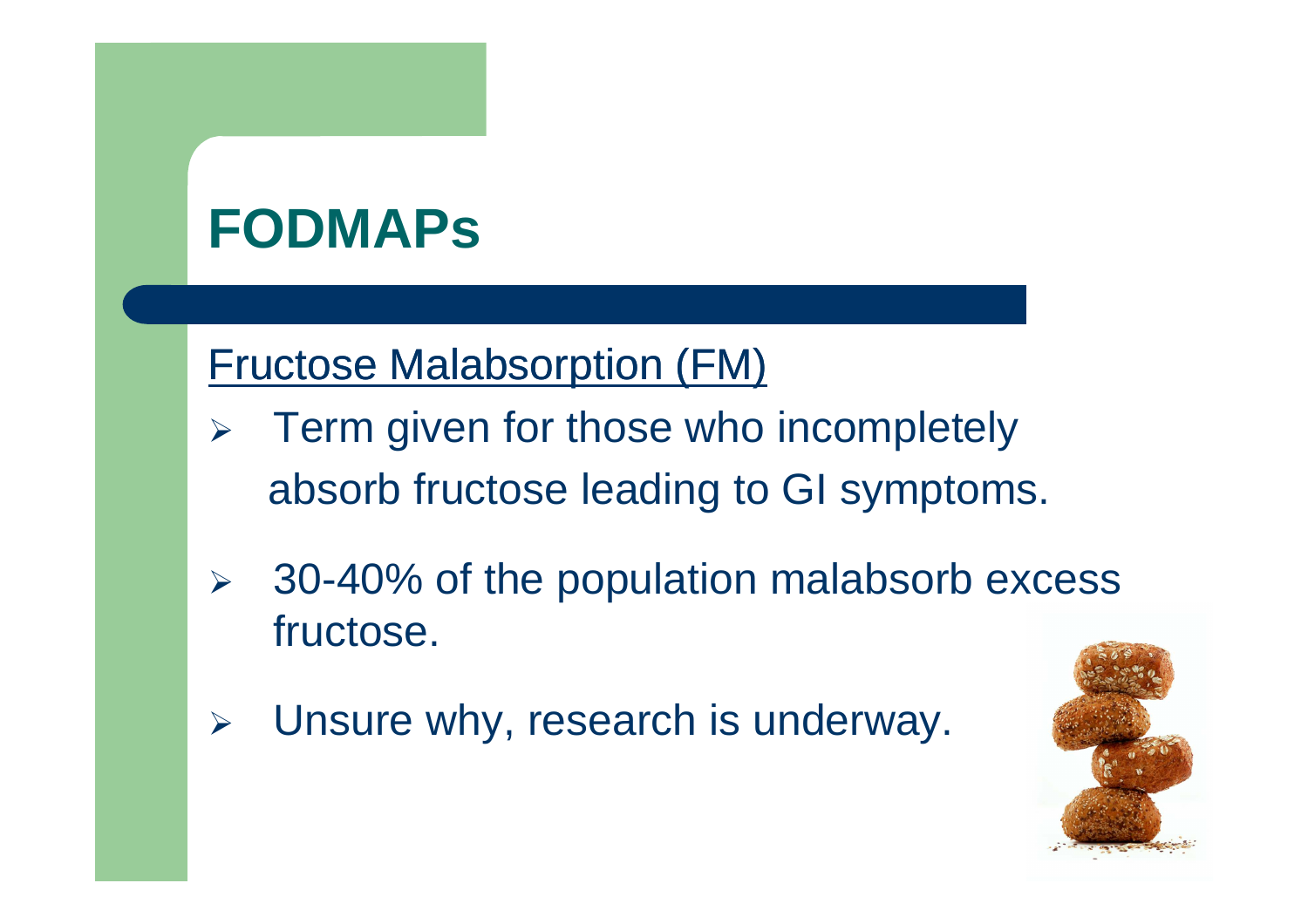#### **FODMAPs - how they work….**

- FODMAPs are small so when malabsorbed, can have an osmotic effect  $=$  diarrhoea.
- Sugars reach large intestines, fermented by bacteria = gas.
- Gas in small and/or large intestines = wind, bloating, discomfort, nausea and abdo cramps.
- Gas can slow movement through bowel = constipation.

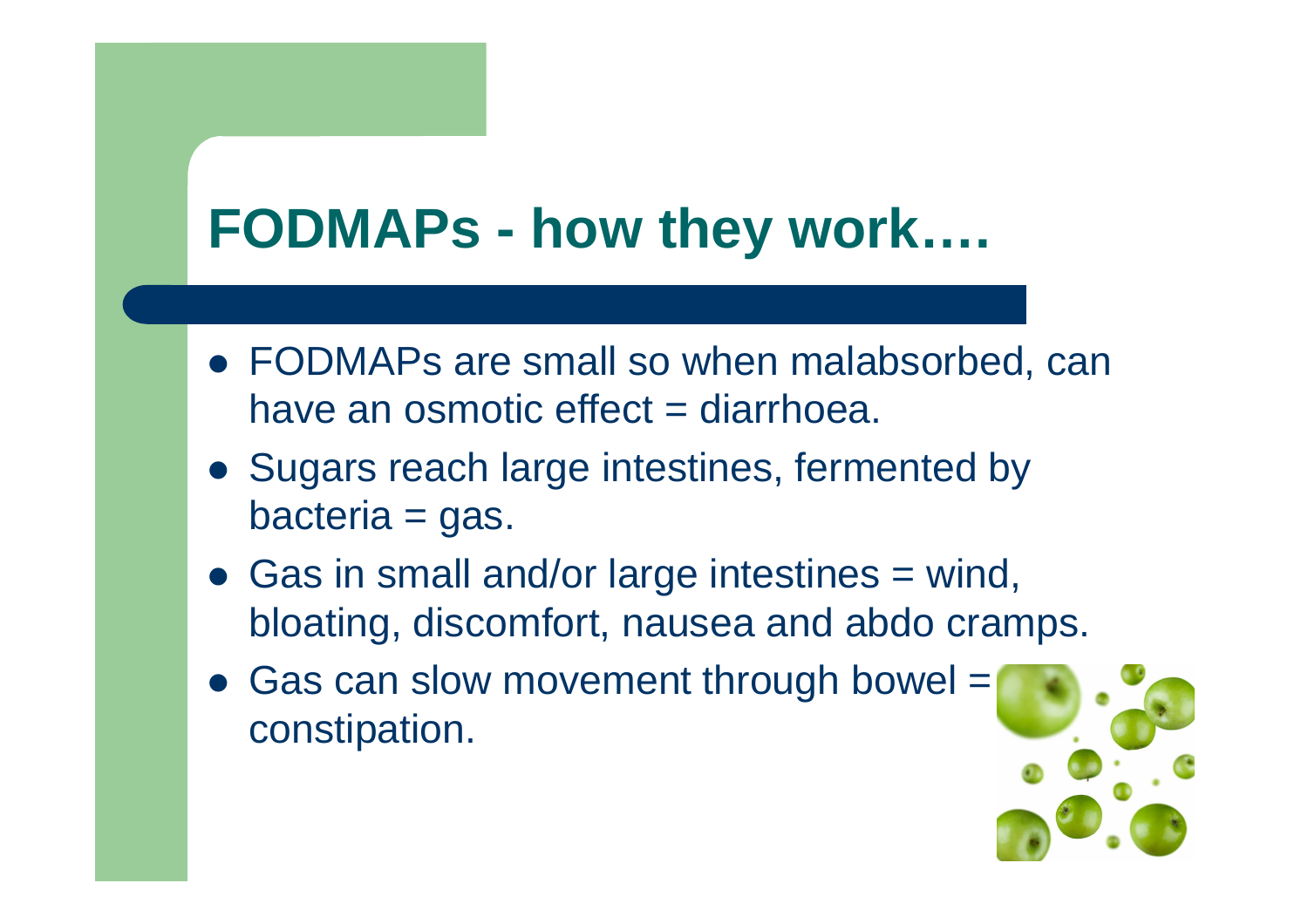# **Diagnosis**

 Hydrogen breath test (lactose/fructose) Dietary removal of FODMAPs and challenge to establish tolerance

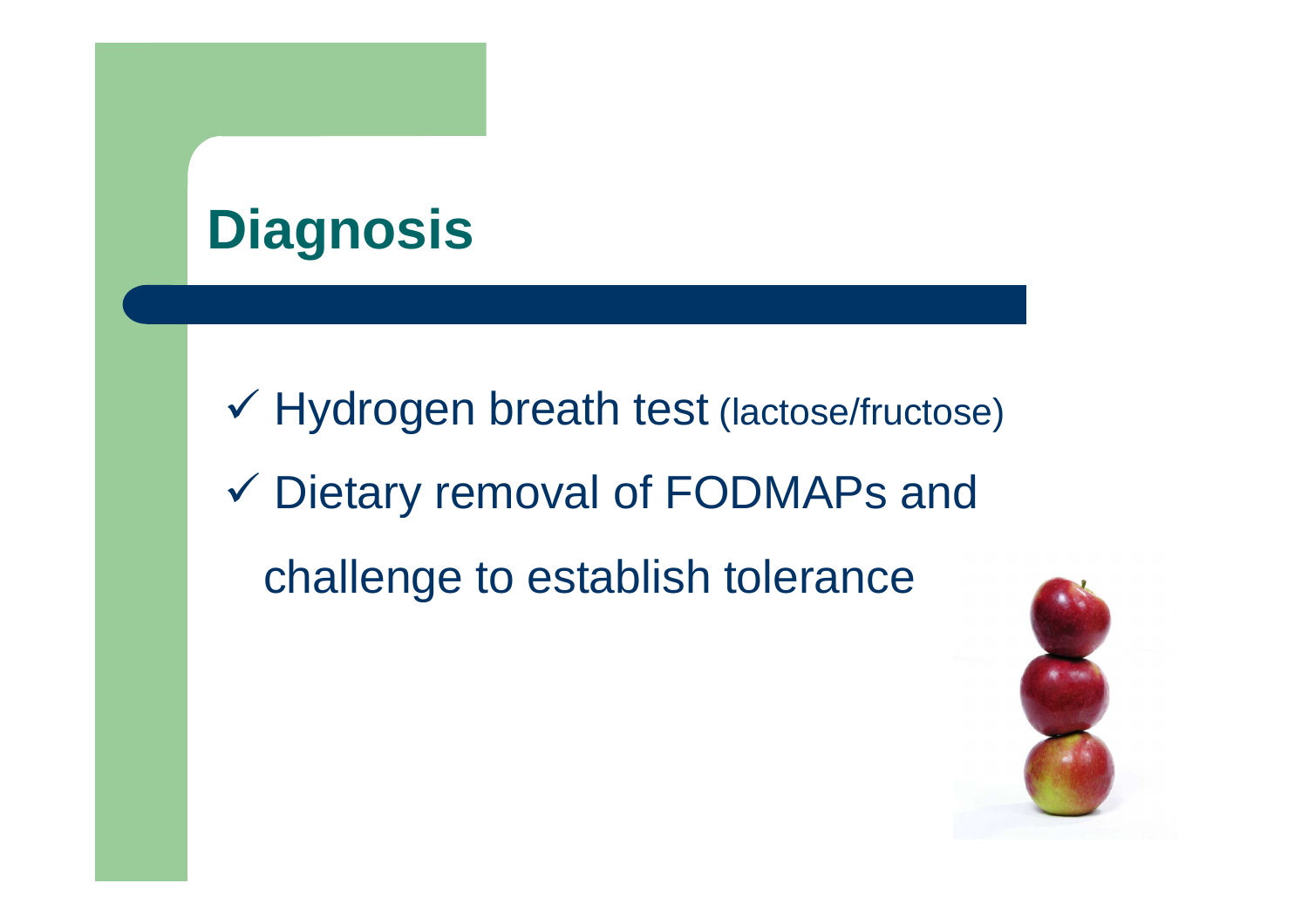# **Common Sources** (examples)

#### **Fructose**

- Apple
- Pear and nashi pear
- Mango
- Honey
- **Wine**
- High fructose corn syrup
- -Canned fruit in juice
- Fruit/dried fruit/juice in excess- Onion<br>
- Spring onion<br>
- Shallots<br>
- Shallots<br>
- Leek<br>
- Artichokes<br>
- Asparagus<br>
- Inulin<br>
- Inulin

- Fructan<br>- Wheat (main ingredient)<br>- Rye (main ingredient)
- 
- 
- 
- 
- 
- 
- 
- 

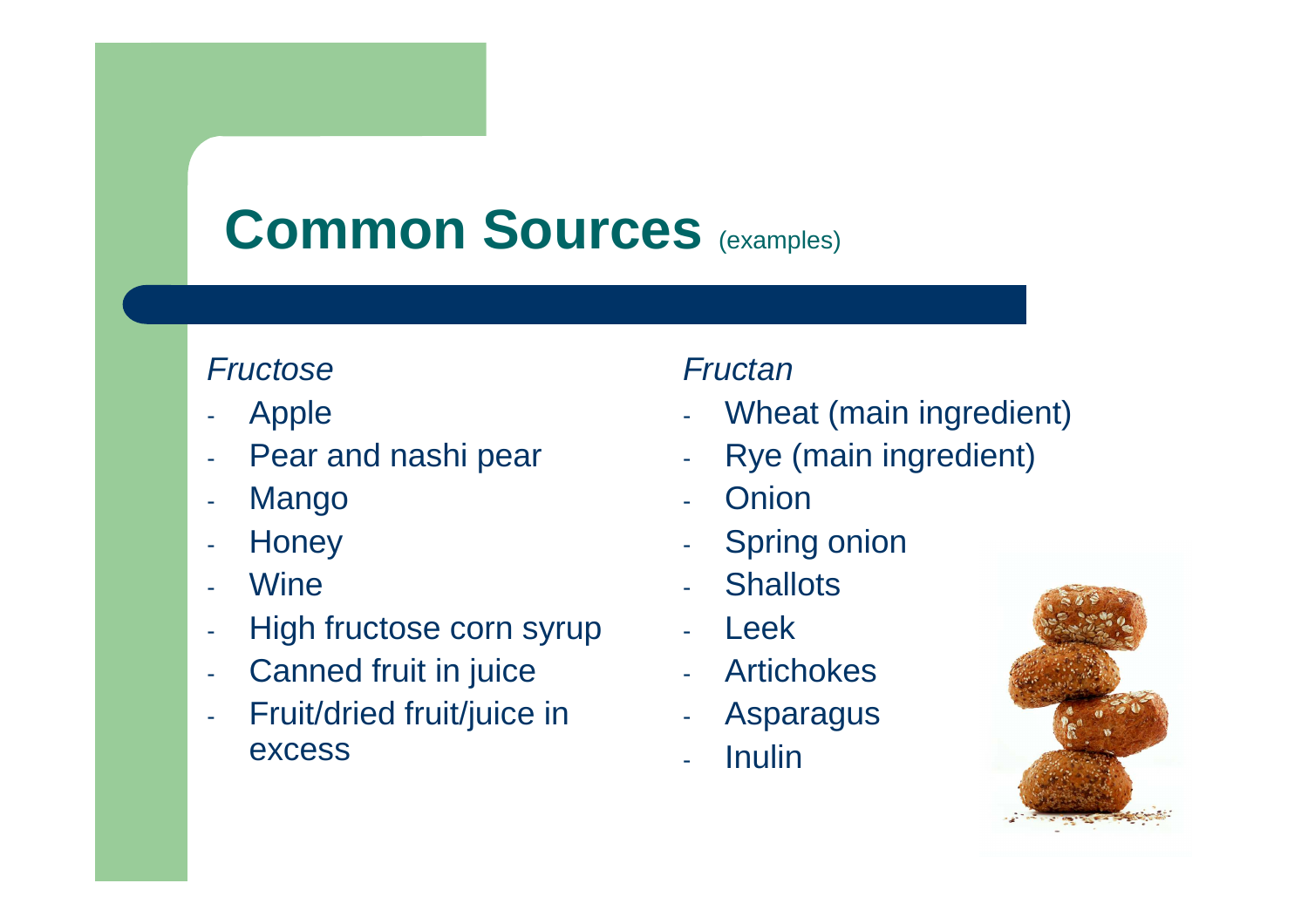#### **Common Sources** (examples)

#### **Galactans**

- Broccoli
- Brussel sprouts
- -Cabbage
- Legumes: -
	- Baked beans
	- Red kidney beans -
	- **Chickpeas**
	- Lentils
	- Soy beans (soy milk, tofu)

- Polyols<br>
 Apricots<br>
 Plums
	-
	-
	-
	-
	-
	-
	- Cherries<br>- Watermelon<br>- Avocado<br>- Mushrooms<br>- Cauliflower<br>- Artificial sweeteners:<br>- > mannitol. sorbitol. xv
		- $\rightarrow$  mannitol, sorbitol, xylitol, isomalt

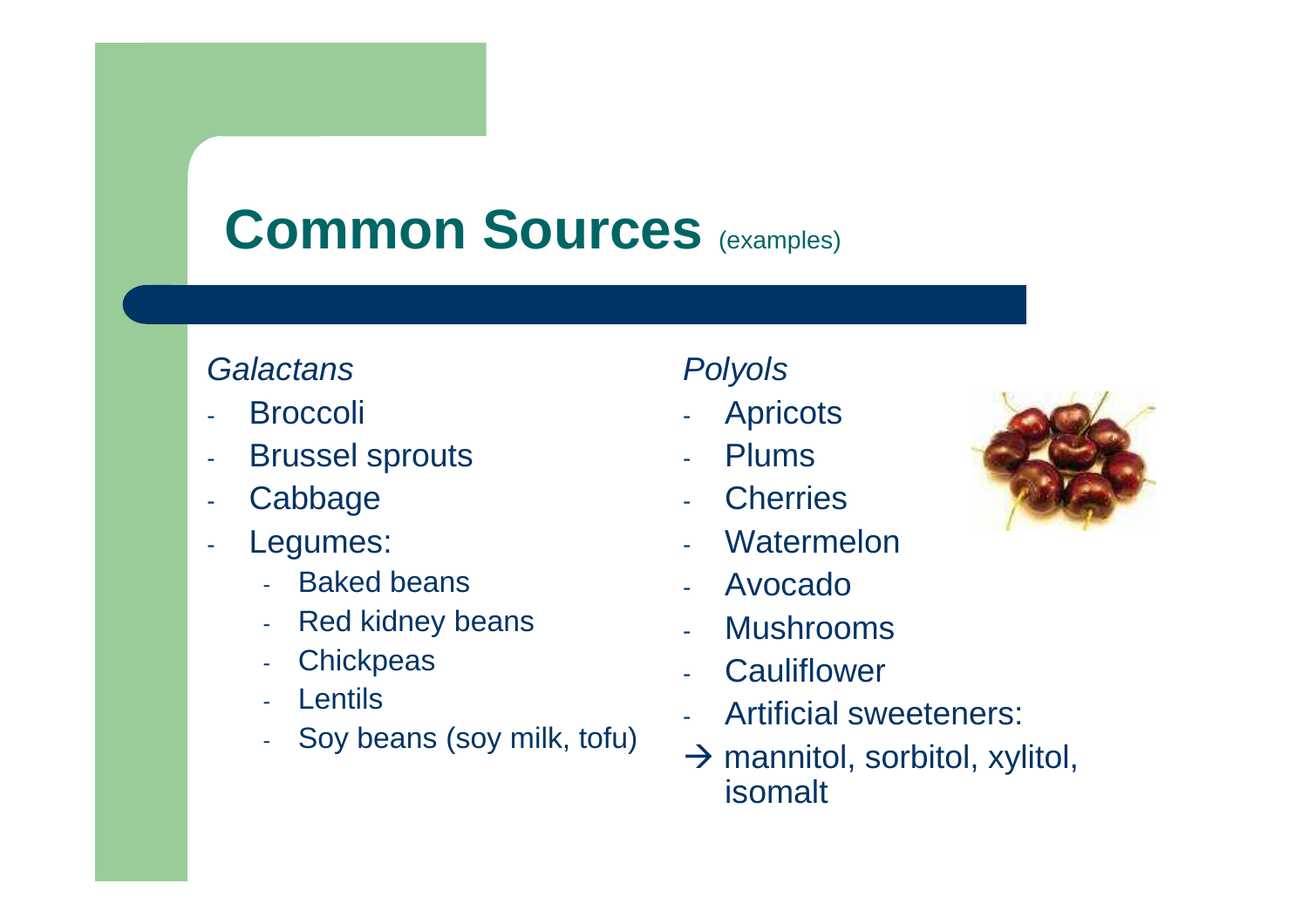#### **Common Sources** (examples)

#### Lactose

- Cow's milk
- - Yoghurt
	- (2Tb/day usually tolerated)
- -- Soft cheese (ricotta, cottage)
	- -2Tb/day usually tolerated)
- Ice cream
- Condensed milk
- -**Custard**
- Evaporated milk -

 Tolerated: hard cheese, butter, lactose free milk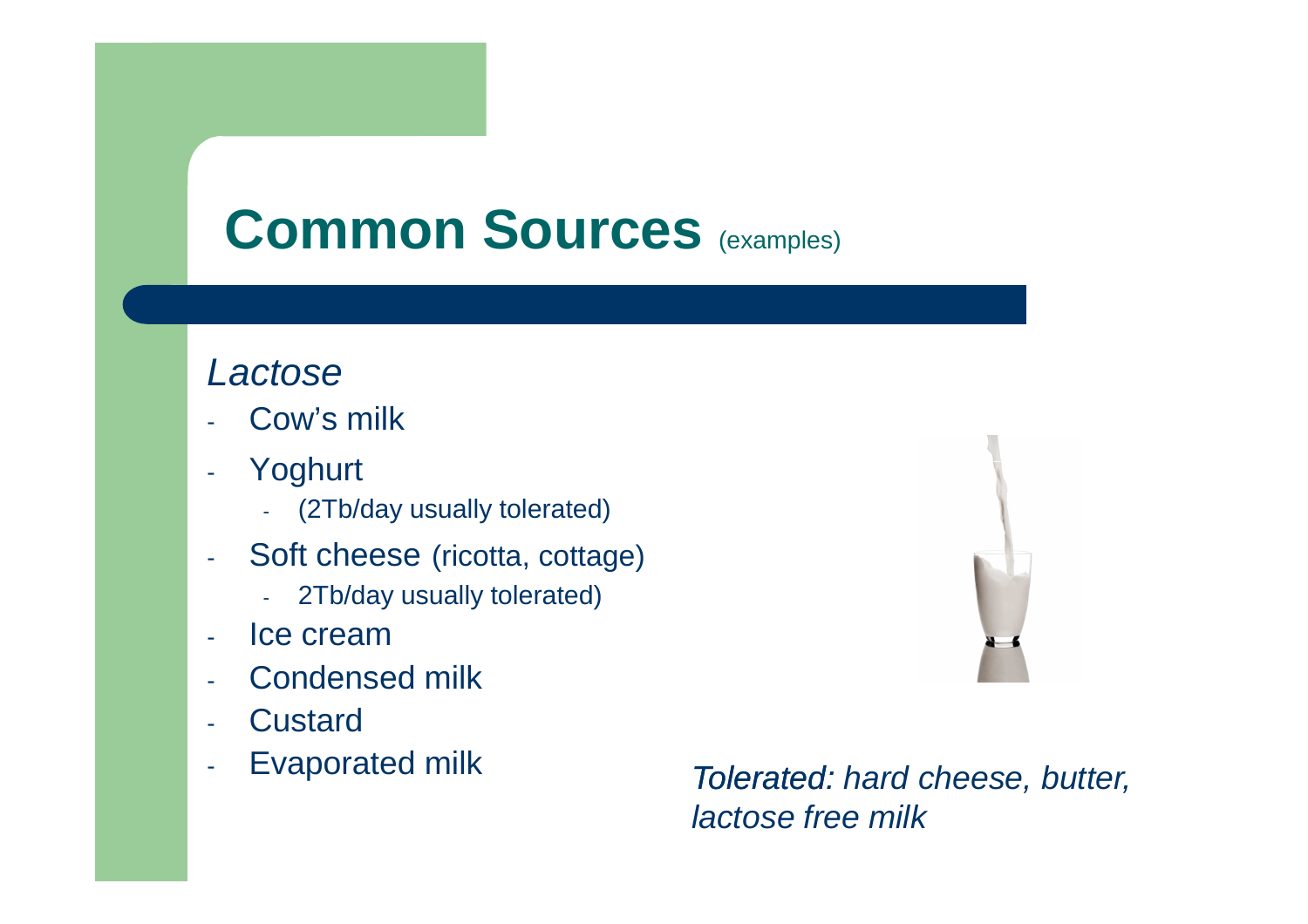# **Investigation into FODMAPs**

#### Dietitian involvement vital

- 2-6 week low FODMAP diet.
- If improve, challenge to establish tolerance (want minimal avoidance). e.g.
	- Many with FM can tolerance ≥1 serve wheat/day
	- Not all will have lactose intolerance
- **Education needed e.g. appropriate** substitutes, label reading, eating out.

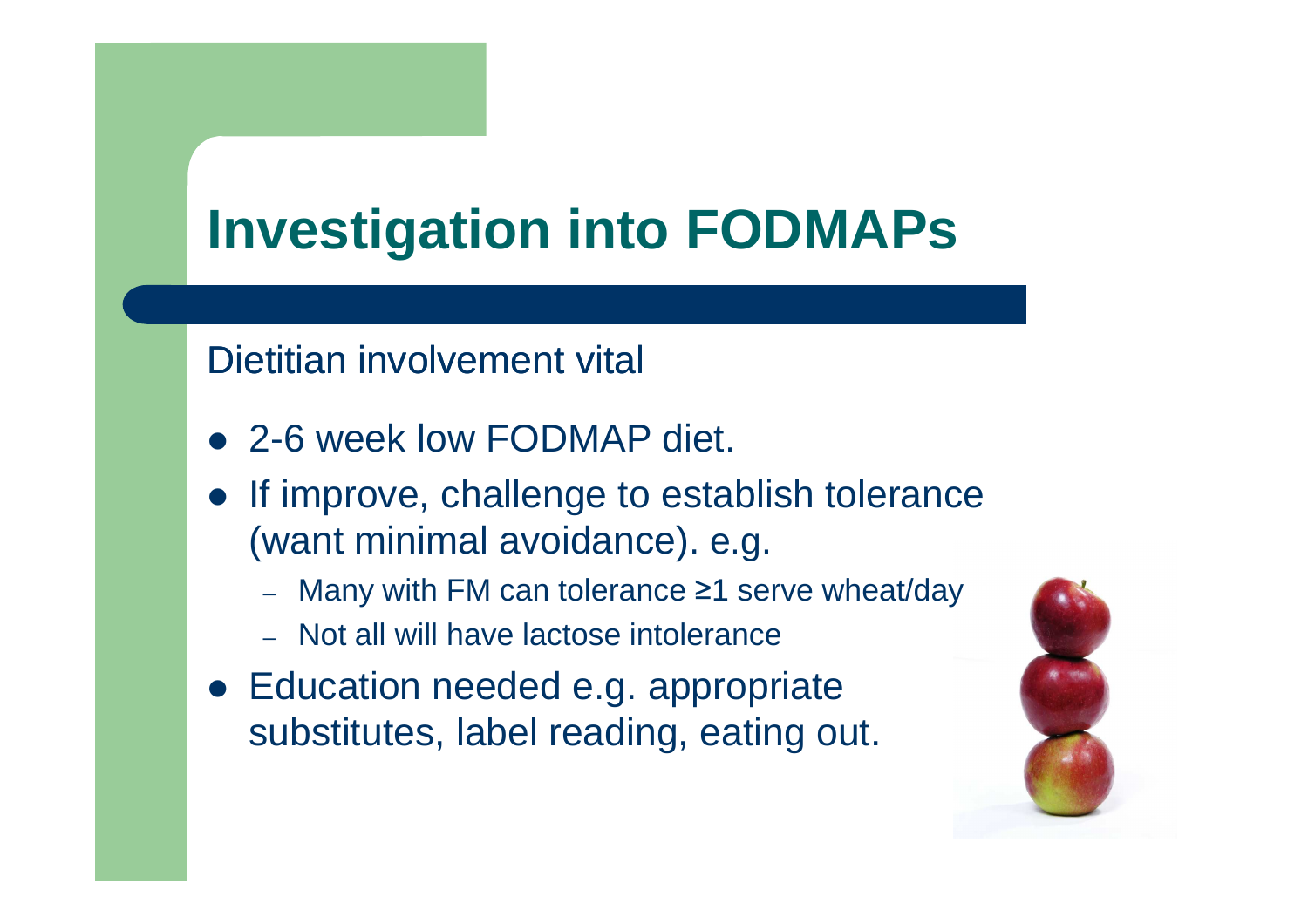# **Dietary Management**

- Need to be careful if underweight as gaining weight very important
- With a dietitian, may be able to trial gradual replacement of high FODMAP with low FODMAP foods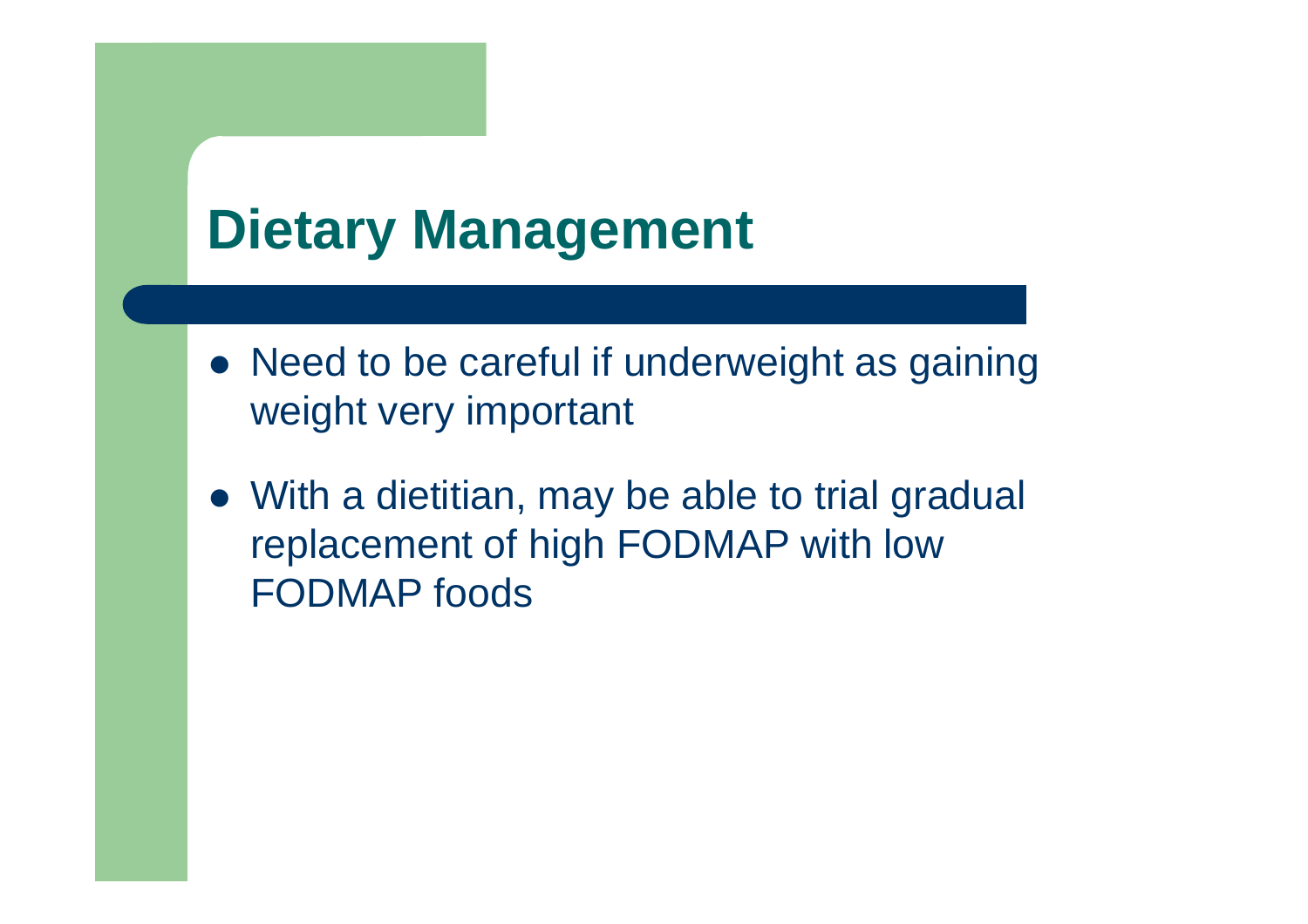- 26yr old female with Crohn's disease for 7 years.
- On Pentasa. Prednisone on and off over the years.
- **Inflammation well controlled (low CRP).**
- Symptoms 3-4 days/week.
- Bloating, diarrhoea and gas.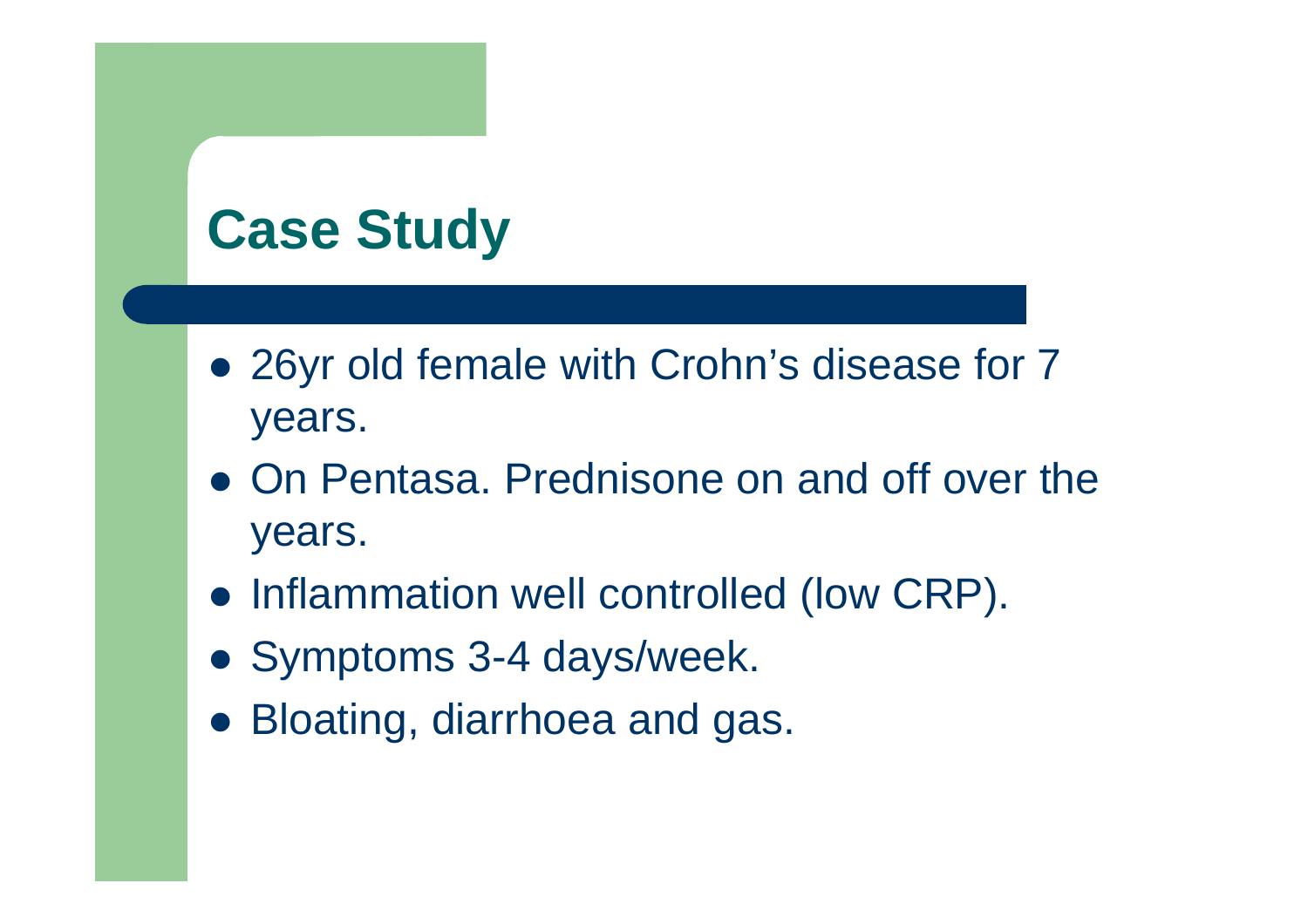- Already on a gluten and dairy free diet.
- Also notice apples and onions caused symptoms.
- Couldn't understand the pattern of food and symptoms.

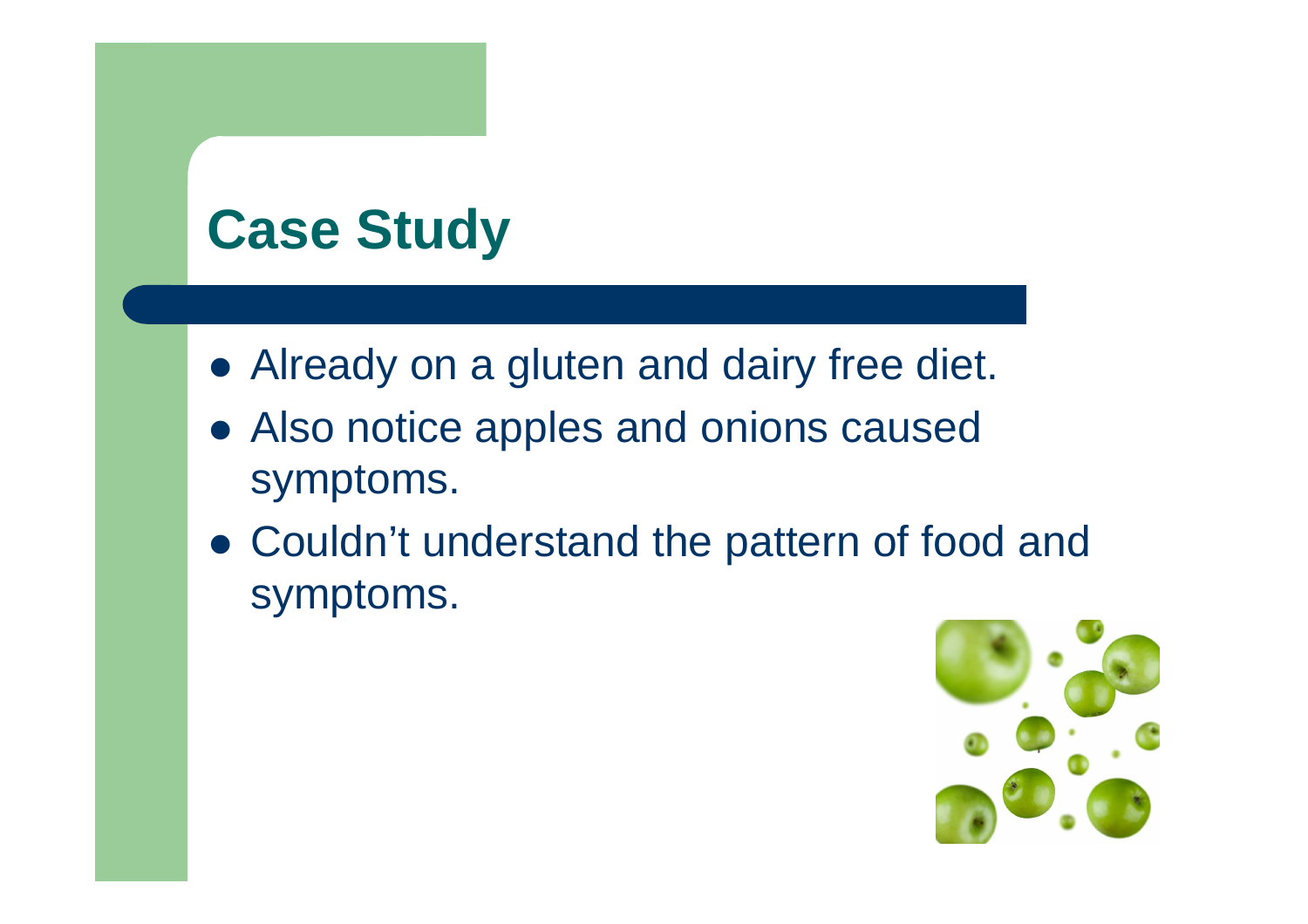#### **OUTCOME**

- Noticed improvements on low FODMAP diet after 3 days
- Commenced challenges and reacted to all 5
- Was able to include spelt, oats, barley, low lactose dairy (e.g. hard cheese), wheat or rye once a day

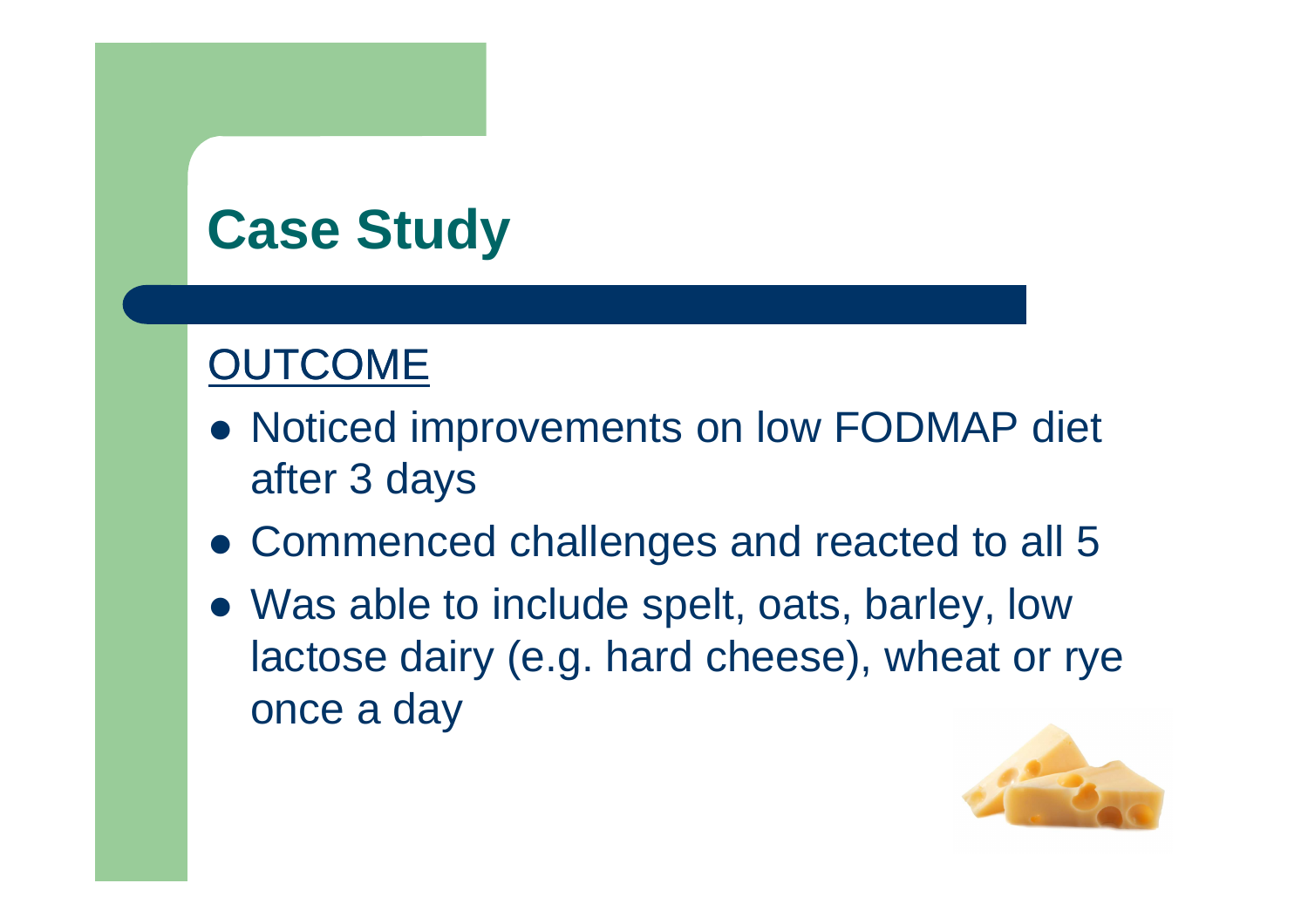- Symptoms 80% improved
- Still needed to avoid coffee & watch stress levels
- → Gluten/dairy free diet was unnecessarily<br>restrictive restrictive

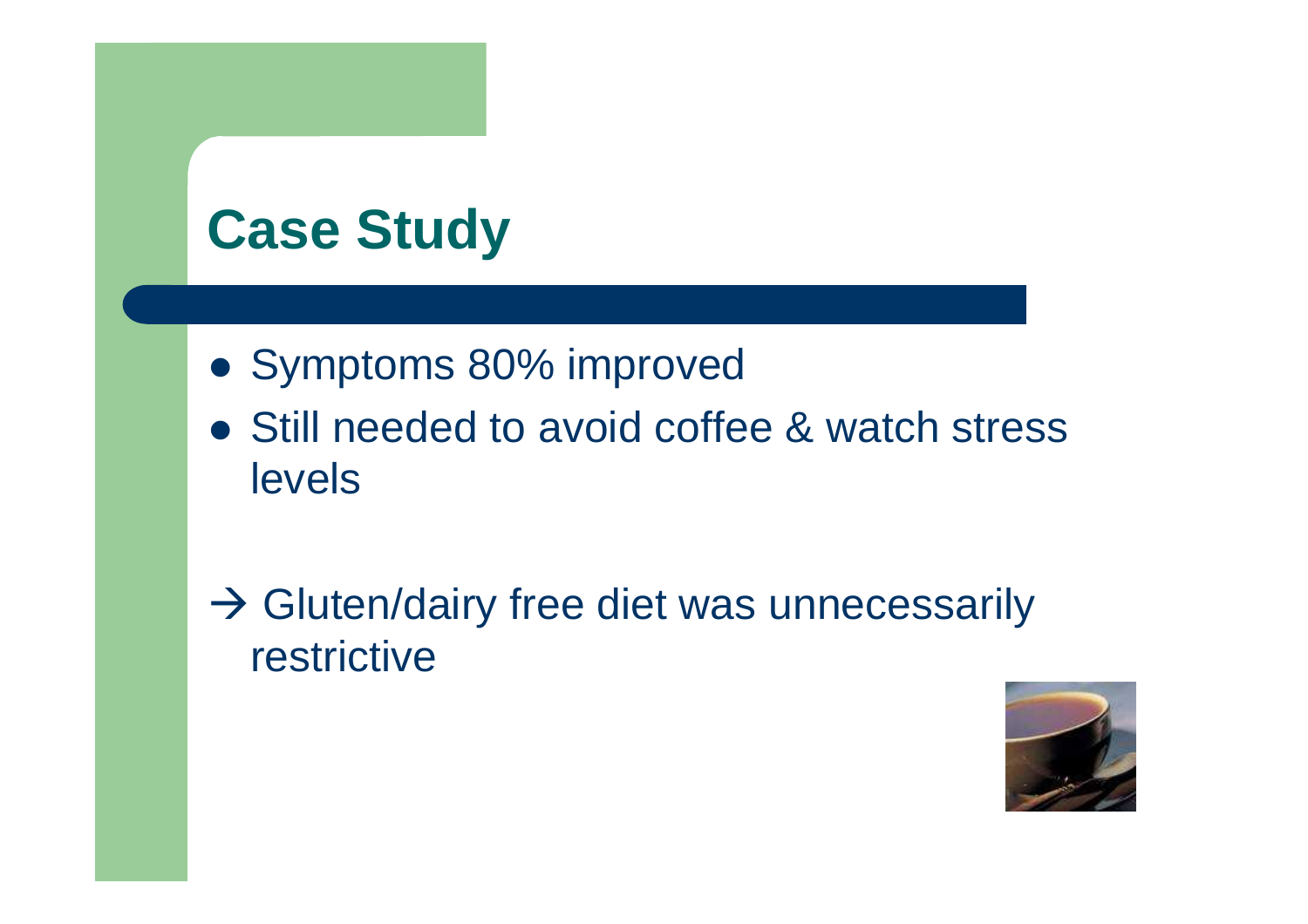# **Summary**



- Nutrition very important therefore essential to avoid unnecessary restrictions.
- Change in fibre important when acute vs. remission phases.
- Worth trialling a supervised low FODMAP diet if symptoms persist despite controlled inflammation.